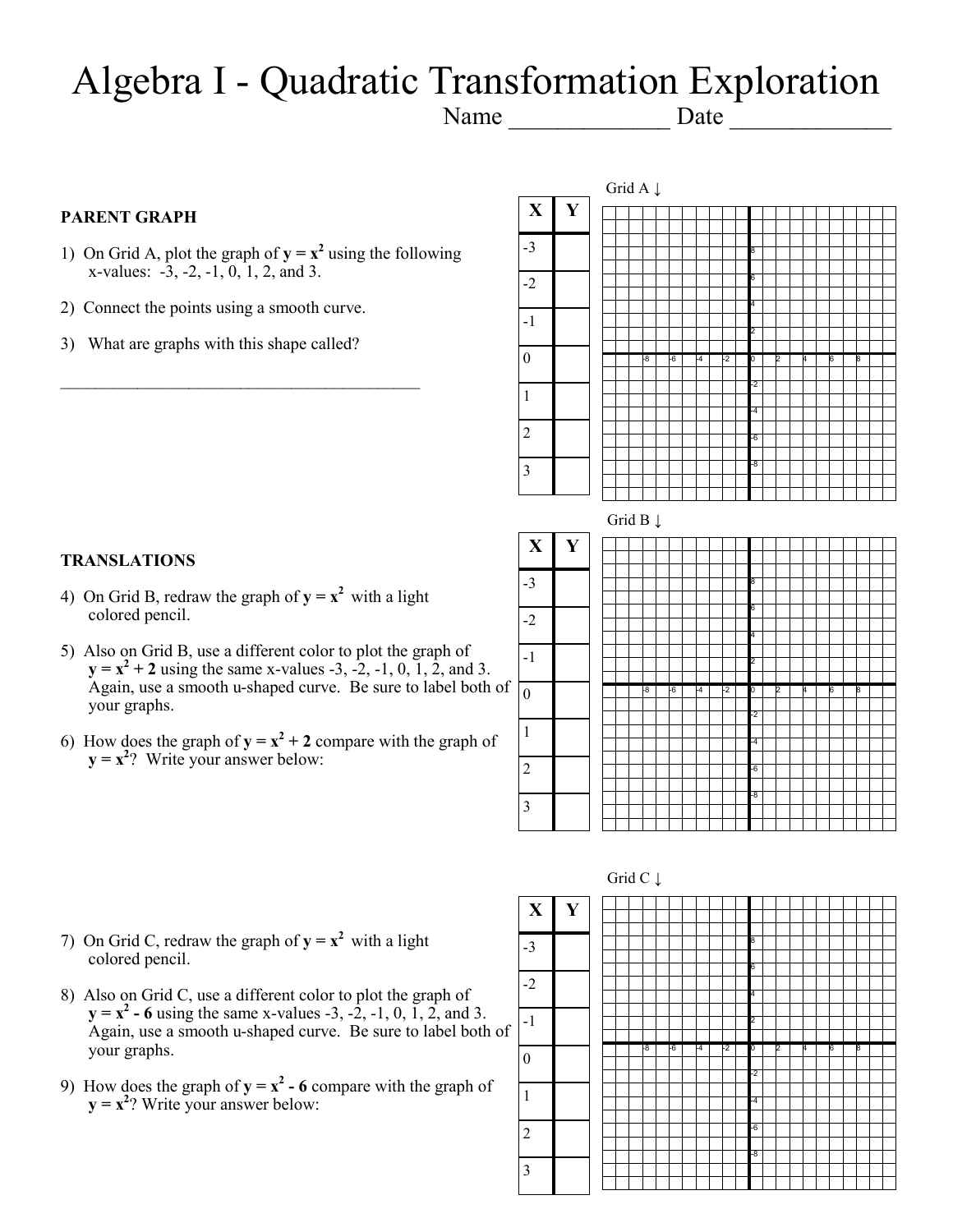### Algebra I - Transformation Exploration - Pg 2 Name \_\_\_\_\_\_\_\_\_\_\_\_\_ Date \_\_\_\_\_\_\_\_\_\_\_\_\_

3

4

6

7

8

### **TRANSLATIONS - CONT'D.**

- 10) On Grid D, redraw the graph of  $y = x^2$  with a light colored pencil.
- 11) Also on Grid D, use a different color to plot the graph of  $y = (x + 4)^2$  using the x-values -7, -6, -5, -4, -3, -2, and -1. Again, use a smooth u-shaped curve. Be sure to label both of your graphs.
- 12) How does the graph of  $y = (x + 4)^2$  compare with the graph of  $y = x^2$ ? Write your answer below:



- 13) On Grid E, redraw the graph of  $y = x^2$  with a light colored pencil.
- 14) Also on Grid E, use a different color to plot the graph of  $y = (x - 5)^2$  using the x-values 2, 3, 4, 5, 6, 7, and 8. Again, use a smooth u-shaped curve. Be sure to label both of your graphs.
- 15) How does the graph of  $y = (x 5)^2$  compare with the graph of  $y = x^2$ ? Write your answer below: 5



#### **REFLECTIONS**

- 16) On Grid F, redraw the graph of  $y = x^2$  with a light colored pencil.
- 17) Also on Grid F, use a different color to plot the graph of  $y = -(x^2)$  using the x-values -3, -2, -1, 0, 1, 2, and 3. Again, use a smooth u-shaped curve. Be sure to label both of your graphs.
- 18) How does the graph of  $y = -(x^2)$  compare with the graph of  $y = x^2$ ? Write your answer below:

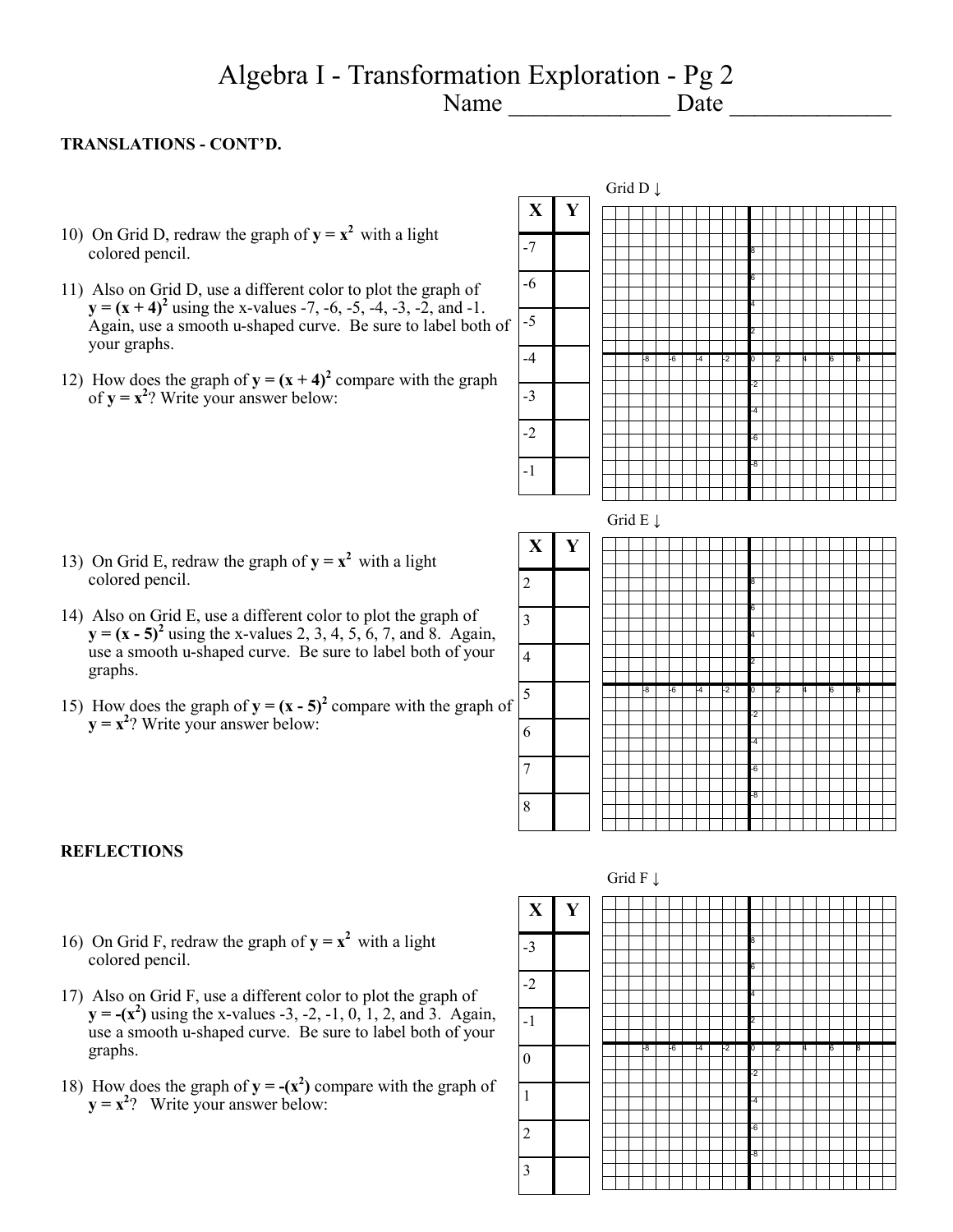### Algebra I - Transformation Exploration - Pg 3<br>Name Date  $Name \_$

### **VERTICAL STRETCH AND COMPRESS**

- 19) On Grid G, draw the graph of  $y = x^2$  with a light colored pencil.
- 20) Also on Grid G, use a different color to plot the graph of  $y = 2x^2$  using the x-values -3, -2, -1, 0, 1, 2, and 3. Again, use a smooth curve. Be sure to label both of your graphs.
- 21) How does the graph of  $y = 2x^2$  compare with the graph of  $y = x^2$ ? Write your answer below:



Grid H ↓

- 8 6 4 2 -8 | -6 | -4 | -2 | 0 | 2 | 4 | 6 | 8 -2 -4 -6  $\overline{\phantom{a}}$ -8 **X Y** -4 -3 -2 0 2 3 4
- 22) On Grid H, draw the graph of  $y = x^2$  with a light colored pencil.
- 23) Also on Grid H, use a different color to plot the graph of  $y = \frac{1}{2}x^2$  using the x-values -4, -3, -2, 0, 2, 3, and 4. Again, use a smooth curve. Be sure to label both of your graphs.
- 24) How does the graph of  $y = \frac{1}{2}x^2$  compare with the graph of  $y = x^2$ ? Write your answer below:

#### **MULTIPLE TRANSFORMATIONS**

- 25) On Grid I, draw the graph of  $y = x^2$  with a light colored pencil.
- 26) Based on the transformations listed on this sheet, can you predict what the graph of  $y = 3(x+2)^2 - 4$  would look like?

Would there be:

| Vertical Shift?                  |  |  |  |
|----------------------------------|--|--|--|
| Horizontal Shift?                |  |  |  |
| Reflection over x-axis?          |  |  |  |
| Vertical Stretch or Compression? |  |  |  |

27) Complete the table to the left, and graph  $y = 3(x+2)^2 - 4$ . Were your predictions correct?